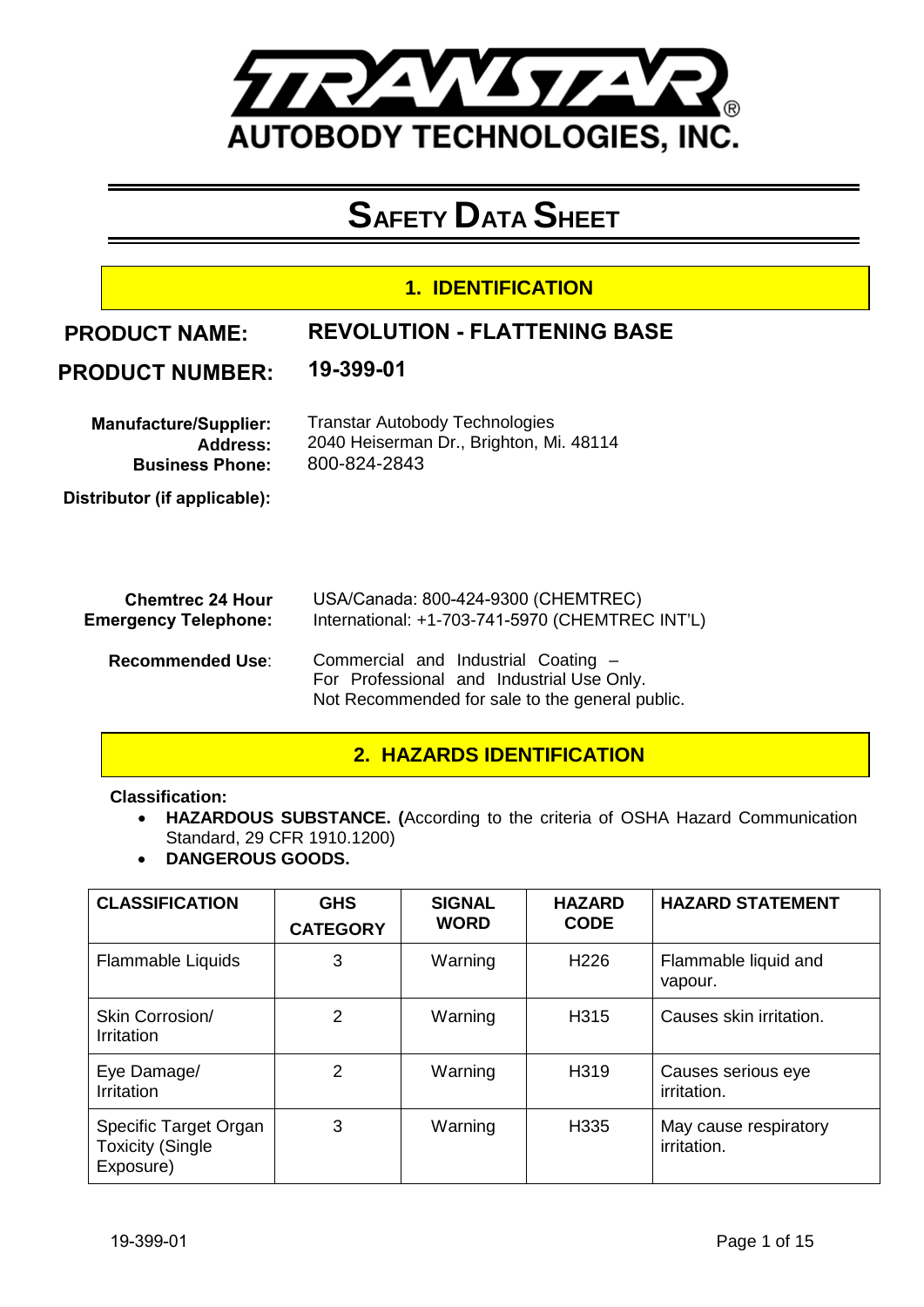| Carcinogenicity                                                      | 2 | Warning | H <sub>351</sub> | Suspected of causing<br>cancer.                       |
|----------------------------------------------------------------------|---|---------|------------------|-------------------------------------------------------|
| Toxic to Reproduction                                                |   | Danger  | H <sub>360</sub> | May damage fertility of the<br>unborn child.          |
| Hazardous To The<br><b>Aquatic Environment</b><br>- Long Term Hazard | 3 | None    | H412             | Harmful to aquatic life with<br>long lasting effects. |

## **Hazard Symbols:**



## **Precautionary Statements:**

- Obtain special instructions for use.
- Do not handle until all safety precautions have been read and understood.
- Keep away from heat/sparks/open flames/ hot surfaces. No smoking.
- Keep container tightly closed.
- Ground/bond container and receiving equipment.
- Use explosion-proof electrical/ventilation/lighting/equipment.
- Use only non-sparking tools.
- Take precautionary measures against static discharge.
- Avoid breathing dust/fume/gas/mist/vapours/spray.
- Wash hands thoroughly after handling.
- Use only outdoors or in a well-ventilated area.
- Avoid release to the environment.
- Wear protective gloves/protective clothing/eye protection/face protection.
- IF ON SKIN (or hair): Remove /take off immediately all contaminated clothing. Wash skin with plenty of soap and water.
- IF INHALED: Remove to fresh air and keep at rest in a position comfortable for breathing.
- IF IN EYES: Rinse cautiously with water for several minutes. Remove contact lenses, if present and easy to do so. Continue rinsing.
- IF exposed or concerned: Get medical advice/attention.
- Call a POISON CENTER or doctor/physician if you feel unwell.
- Specific treatment (see first aid instructions in this SDS).
- If skin irritation occurs: Get medical advice/attention.
- If eye irritation persists: Get medical advice/attention.
- Take off contaminated clothing and wash before reuse.
- In case of fire: Use Foam, Carbon Dioxide or Dry Chemical Powder for extinction.
- Store in a well-ventilated place. Keep tightly closed. Keep cool.
- Store locked up.
- Dispose of contents and container in accordance with local, regional, national and international regulations.

**Hazards Not Otherwise Classified:** No applicable information is available.

**Ingredients with Unknown Acute Toxicity:** No applicable information is available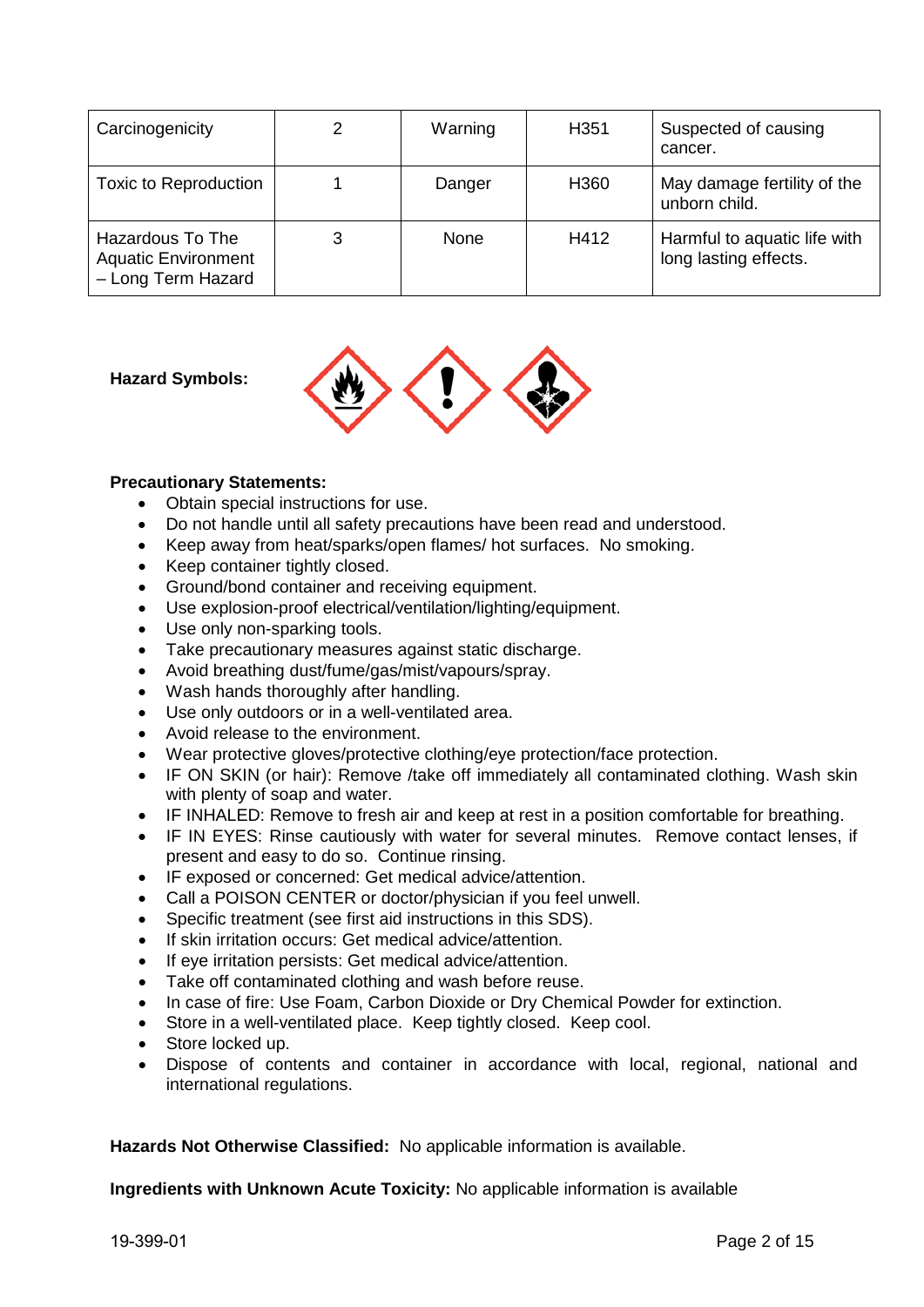# **3. COMPOSITION/INFORMATION ON INGREDIENTS**

| <b>Chemical Entity / Hazardous Component</b> | <b>CAS Numbers</b> | <b>Proportion by wt.</b> |
|----------------------------------------------|--------------------|--------------------------|
| p-Chlorobenzotrifluoride                     | 98-56-6            | $30 - 60%$               |
| Methoxy Propyl Acetate                       | 108-65-6           | $10 - 30\%$              |
| Silicon Dioxide, Chemically Prepared         | 112926-00-8        | $10 - 30\%$              |
| N-Methyl-2-Pyrrolidone                       | 872-50-4           | $0 - 1\%$                |

This product(s) also contains  $0 - 60\%$  of other ingredients which are considered non-hazardous in accordance with:

- 1. 29 CFR Part 1910, subpart Z, Toxic and Hazardous Substances, Occupational Safety and Health Administration (OSHA).
- 2. Threshold Limit Values for Chemical Substances and Physical Agents in the Work Environment, American Conference of Government Industrial Hygienists (ACGIH).
- 3. National Toxicology Program (NTP)
- 4. International Agency for Research on Cancer.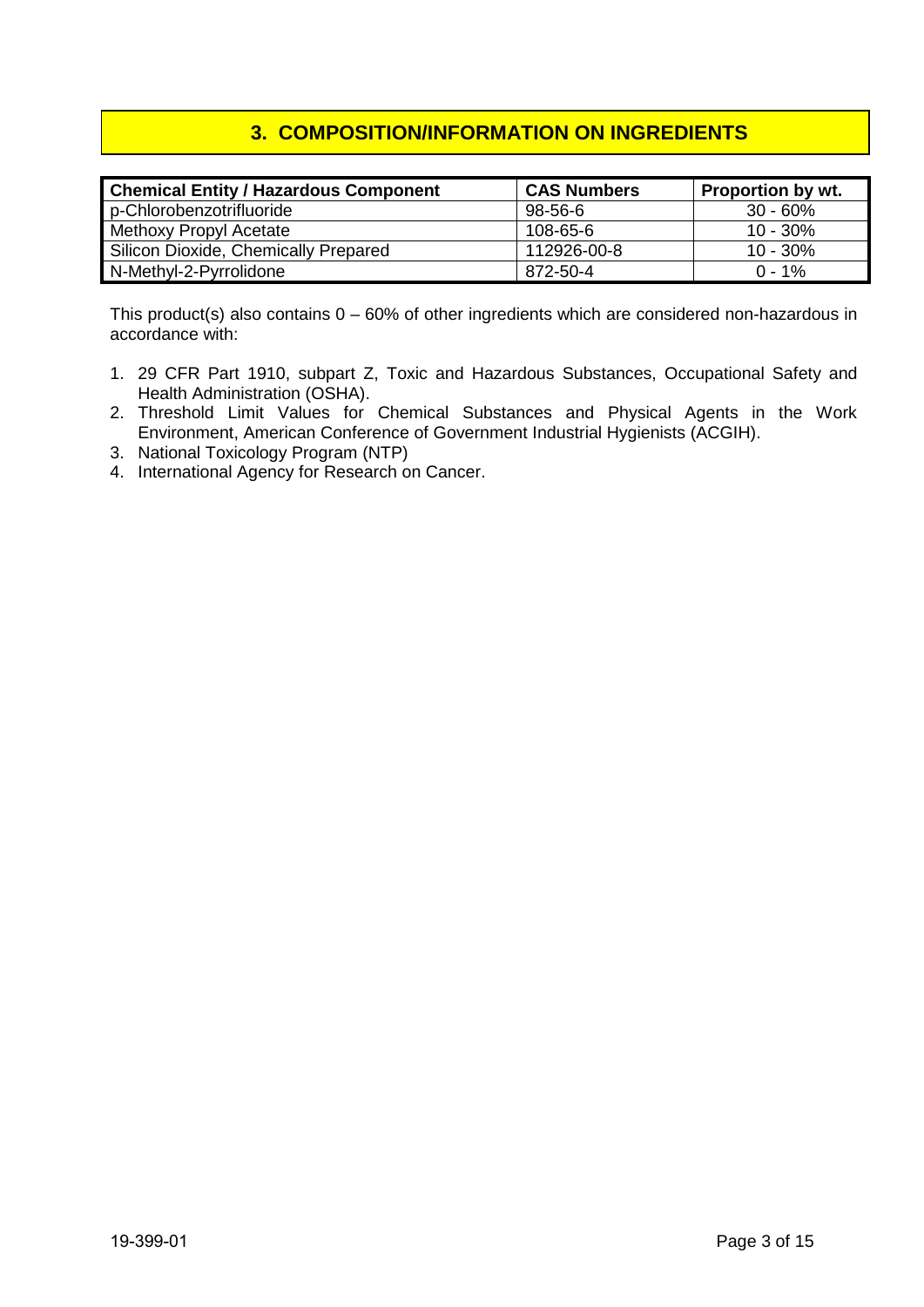# **4. FIRST AID MEASURES**

| <b>Route of Exposure:</b> | <b>First Aid Measures and Immediate Medical Treatment</b>                                                                                                                                                                                                                                                                                                                                                                                  |                                                                                                                                                                                                                                                      |  |  |
|---------------------------|--------------------------------------------------------------------------------------------------------------------------------------------------------------------------------------------------------------------------------------------------------------------------------------------------------------------------------------------------------------------------------------------------------------------------------------------|------------------------------------------------------------------------------------------------------------------------------------------------------------------------------------------------------------------------------------------------------|--|--|
| Ingestion:                | Give a glass of water. Do NOT induce vomiting. Place patients head<br>downwards if vomiting occurs. Prevent it entering lungs, as aspiration of<br>material into the lungs can cause chemical pneumonitis which can be<br>fatal. Immediately call a POISON CENTER or doctor/physician.                                                                                                                                                     |                                                                                                                                                                                                                                                      |  |  |
| Eye:                      | Immediately irrigate with large quantities of water for at least 15 minutes.<br>Remove contact lenses, if present and easy to do so. Continue rinsing.<br>If eye irritation persists: Get medical advice/attention.                                                                                                                                                                                                                        |                                                                                                                                                                                                                                                      |  |  |
| Skin:                     | Wash exposed area thoroughly with soap and water. Remove<br>contaminated clothing.<br>If skin irritation occurs: Get<br>medical<br>advice/attention.                                                                                                                                                                                                                                                                                       |                                                                                                                                                                                                                                                      |  |  |
| Inhaled:                  | Give fresh air, careful not to become a casualty yourself. Remove and<br>loosen clothing. If breathing is normal make patient comfortable and<br>keep warm till recovered. If breathing is difficult ensure the airways are<br>clear and have a qualified person give oxygen from a face mask. If<br>breathing has stopped commence (EAR) and if cardiac arrest has<br>occurred, commence (CPR) and get medical advice/attention urgently. |                                                                                                                                                                                                                                                      |  |  |
| <b>Possible Symptoms:</b> | <b>Acute</b>                                                                                                                                                                                                                                                                                                                                                                                                                               | <b>Delayed</b>                                                                                                                                                                                                                                       |  |  |
| Ingestion:                | Can result in headaches, nausea,                                                                                                                                                                                                                                                                                                                                                                                                           | May cause irritation to the mucous                                                                                                                                                                                                                   |  |  |
|                           | vomiting and diarrhoea.                                                                                                                                                                                                                                                                                                                                                                                                                    | membranes<br>of<br>the<br>digestive<br>system. May result in damage to<br>and<br>kidney,<br>blood<br>the<br>liver<br>disorders and may affect the<br>central nervous system.                                                                         |  |  |
| Eye:                      | May cause redness, tearing or<br>blurred vision.                                                                                                                                                                                                                                                                                                                                                                                           | Will cause discomfort and may<br>cause redness, itching or blurred<br>vision.                                                                                                                                                                        |  |  |
| Skin:                     | May cause skin irritation.                                                                                                                                                                                                                                                                                                                                                                                                                 | May cause dermatitis and eczema.                                                                                                                                                                                                                     |  |  |
| Inhaled:                  | concentrations<br>above<br>Vapour<br>exposure limits may be irritating to<br>the respiratory tract, may cause<br>headaches<br>and<br>dizziness.<br>Prolonged exposure may result in<br>unconsciousness.                                                                                                                                                                                                                                    | concentrations<br>Vapour<br>above<br>exposure limits may cause irritation<br>to the mucous membranes of the<br>respiratory system. May result in<br>damage to the liver and kidney,<br>blood disorders and may affect the<br>central nervous system. |  |  |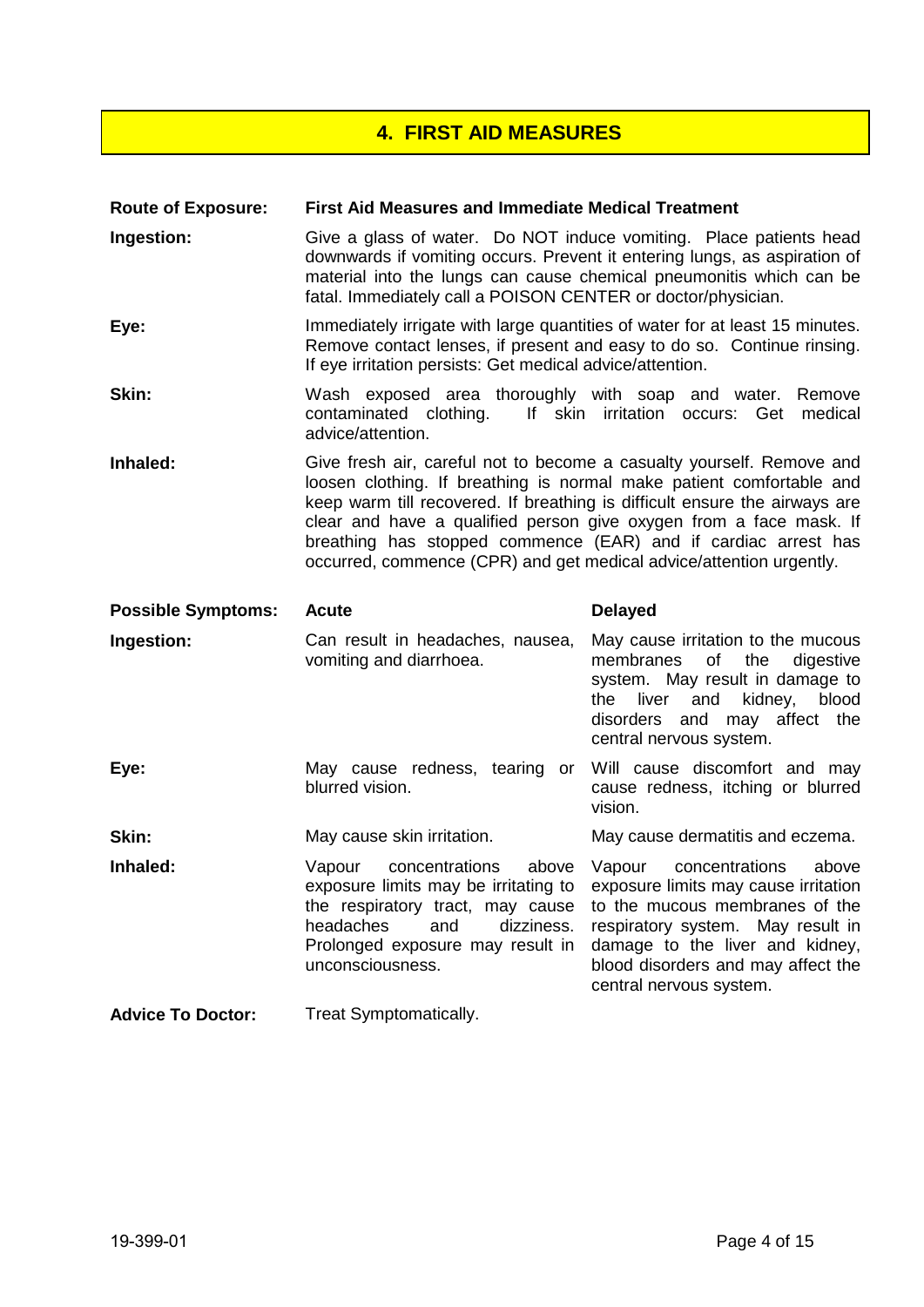# **5. FIRE FIGHTING MEASURES**

**Suitable Extinguishing Media:** Foam, Carbon Dioxide or Dry Chemical Powder.

**Hazards from Combustion Products:** If involved in a fire, toxic materials such as carbon monoxide, carbon dioxide, nitrogen oxide, isocyanate vapour, traces of hydrogen cyanide, hydrogen chloride gas, hydrogen fluoride gas, various chlorine and/or fluorine compounds as well as hydrocarbons may form.

**Precautions for Firefighters:** Heating can cause rupture of containers with explosive force. If safe do so, remove all sources of ignition and any containers from the path of the fire. Keep cool with water spray.

Firefighters should wear self contained breathing apparatus with a full face and operated in the positive pressure mode.

**Hazchem Code:** 3[Y]

## **6. ACCIDENTAL RELEASE MEASURES**

**Personal Precautions:** In case of an accidental release or spill, evacuate the danger area. Wear the correct Personal Protective Equipment (See section 8 of SDS). Do not breathe vapours. Extinguish all ignition sources and shut off the source of the spill. Ventilate the area.

**Environmental Precautions:** Avoid release to the environment by bunding or covering drains.

**Containment:** Contain and absorb the spill with absorbent material such as sand, soil or vermiculite. Transfer the material into drums, using non-sparking tools. Seal and label the drums. Contact the appropriate waste management authority for disposal.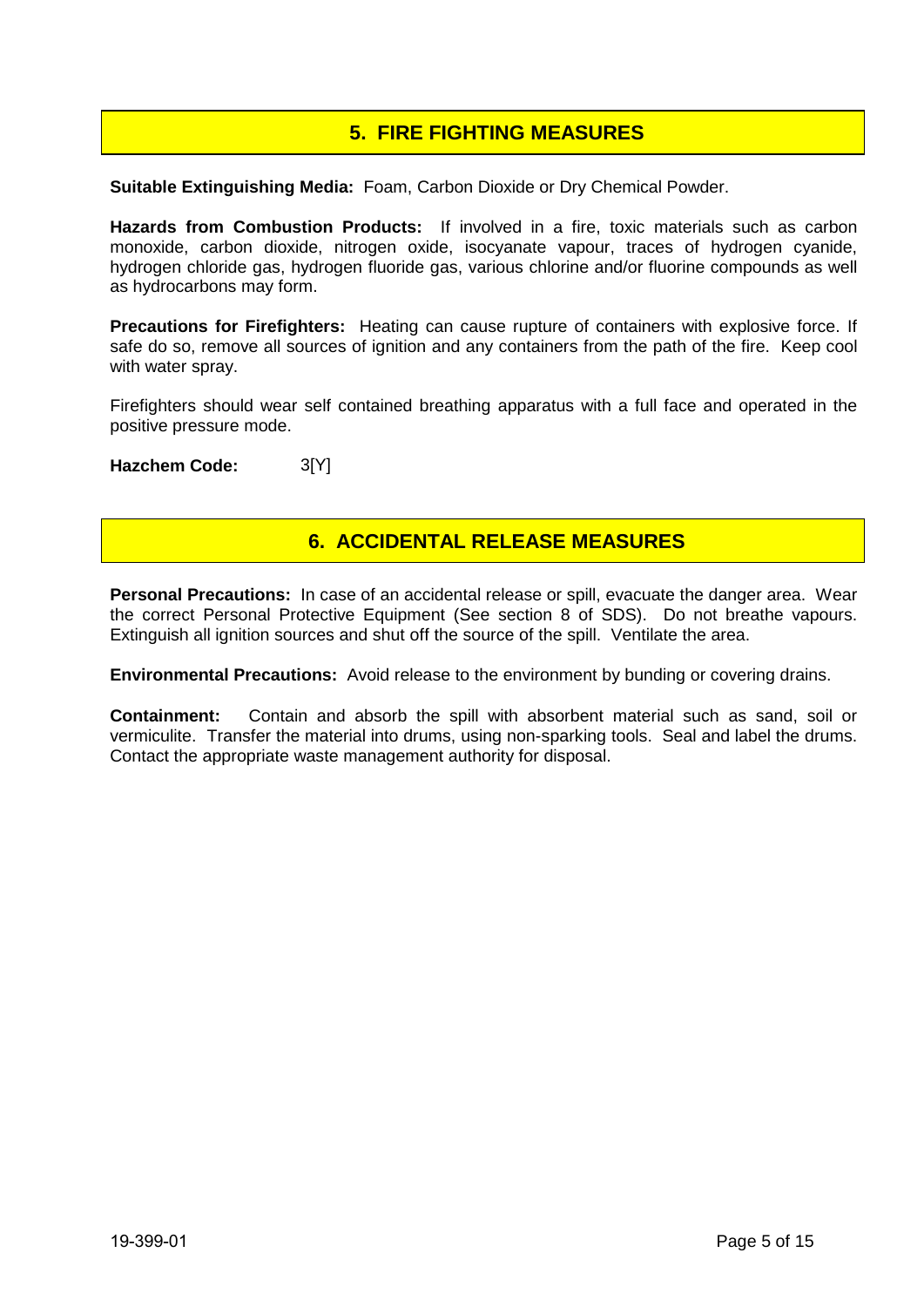# **7. HANDLING AND STORAGE**

**Precautions For Safe Handling:** Wear the correct Personal Protective Equipment (See Section 8 of the SDS) when using this product. Ground the container and receiving equipment whilst using. Only use non-sparking tools and take precautionary measures against static discharge.

Only use in a well-ventilated area or preferably apply the product in a spray paint booth with an adequate exhaust system and explosion-proof electrical, ventilation, and lighting equipment.

Never eat, drink or smoke whilst handling this product. Always wash hands thoroughly after using this product and before smoking, eating, drinking or using the toilet.

**Conditions For Safe Storage:** Keep containers away from heat/sparks/open flames/ hot surfaces. Store containers in a well-ventilated area and away sources of ignition, oxidising agents and/or foodstuffs. Store containers in a cool place and out of direct sunlight. Keep containers tightly closed when not in use and check regularly for leaks.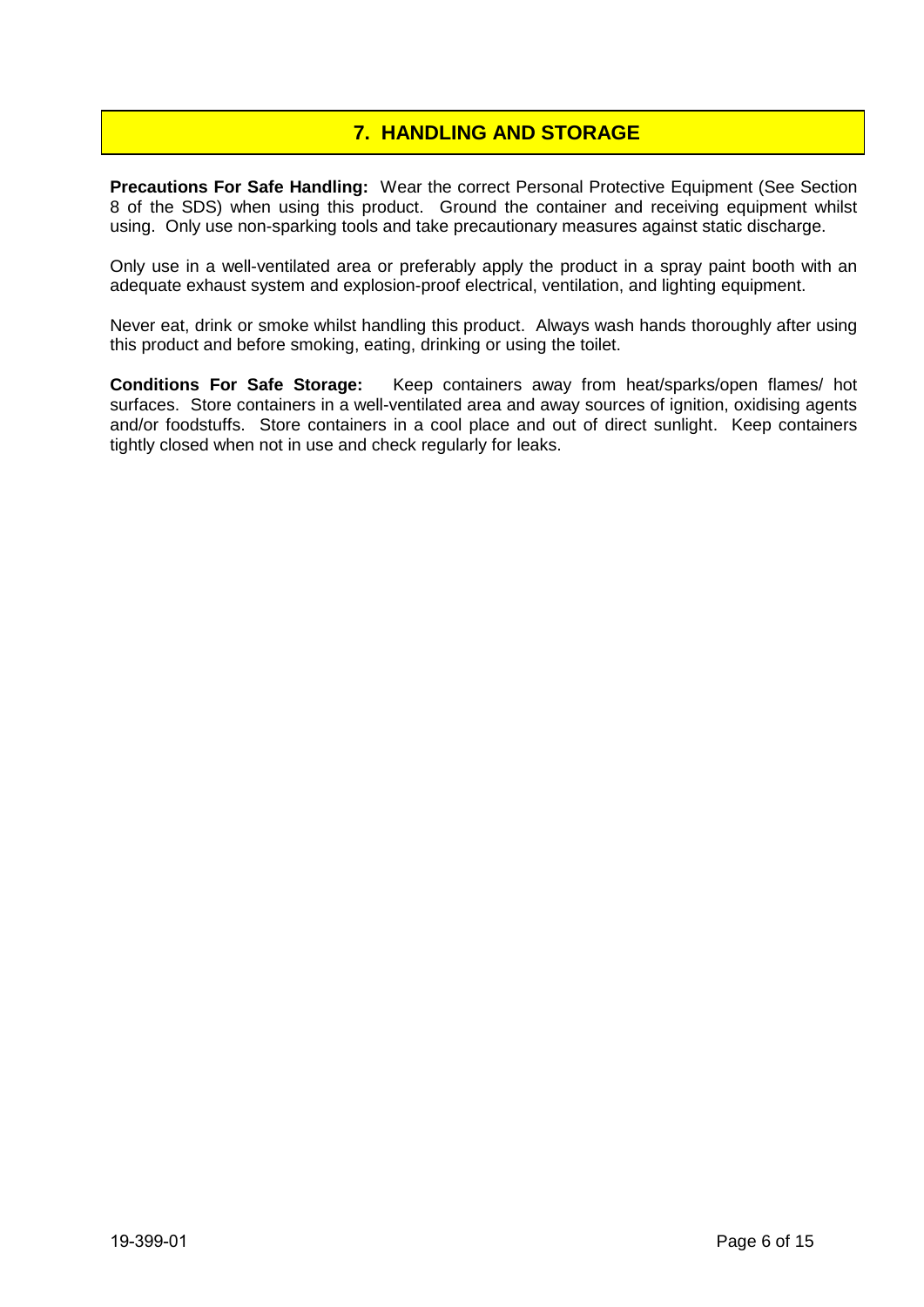# **8. EXPOSURE CONTROLS / PERSONAL PROTECTION**

| <b>Exposure Limits:</b>              | <b>OSHA</b><br><b>PEL-TWA</b><br>(mg/m <sup>3</sup> ) | <b>NIOSH</b><br><b>REL-TWA</b><br>(mg/m <sup>3</sup> ) |
|--------------------------------------|-------------------------------------------------------|--------------------------------------------------------|
| p-Chlorobenzotrifluoride             | Not Available                                         | Not Available                                          |
| <b>Methoxy Propyl Acetate</b>        | Not Available                                         | Not Available                                          |
| Silicon Dioxide, Chemically Prepared |                                                       |                                                        |
| N-Methyl-2-Pyrrolidone               | Not Available                                         | Not Available                                          |

**Engineering Controls:** Ensure sufficient ventilation to maintain concentration below exposure standard. Only use in a well ventilated area or preferably apply the product in a spray paint booth with an adequate exhaust system. Keep containers sealed when not in use. Earth any mixing vessels when using this product.

**Personal Protection:** Skin contact should be avoided by wearing impervious work clothing, boots and Neoprene or PVC gloves. Eyes should be protected by chemical goggles or safety glasses fitted with side shields (Refer to AS/NZS 1337). When using this product, a self-contained breathing apparatus, with a full face and operated in the positive pressure mode, must be used. (Refer to AS/NZS 1715 and 1716).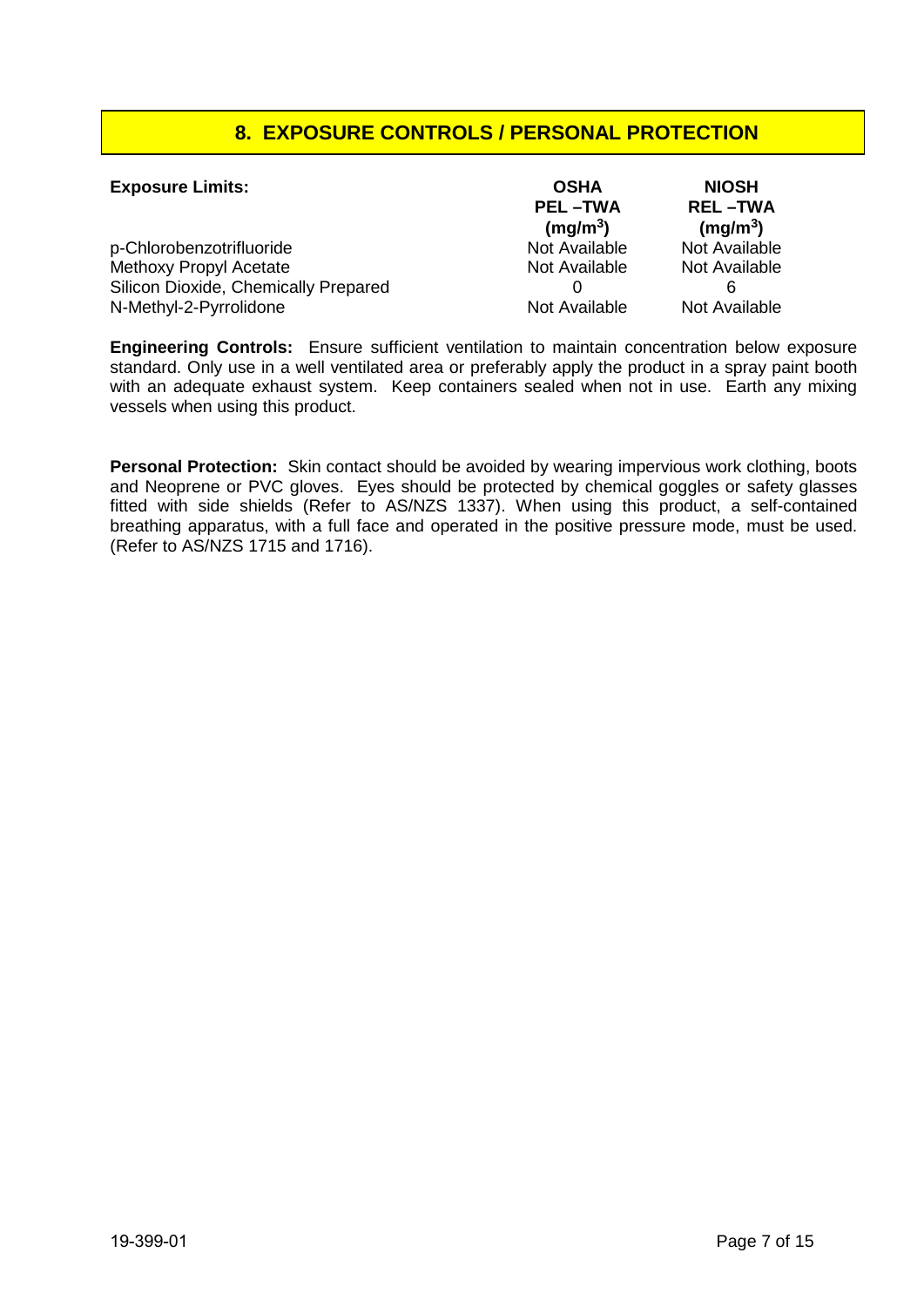# **9. PHYSICAL AND CHEMICAL PROPERTIES**

| Appearance:                             | Milky coloured viscous liquid.    |
|-----------------------------------------|-----------------------------------|
| Odour:                                  | Strong solvent odour.             |
| <b>Odour Threshold:</b>                 | Not Available                     |
| pH:                                     | Not Applicable.                   |
| <b>Melting Point/Freezing Point:</b>    | Not Applicable                    |
| <b>Boiling Point Range:</b>             | 139 - 145 <sup>o</sup> C          |
| Flash Point:                            | 47 <sup>o</sup> C (Closed Cup)    |
| <b>Evaporation Rate:</b>                | $0.40 - 0.90$ (Butyl Acetate = 1) |
| Flammability:                           | Flammable liquid and vapour.      |
| <b>Flammability Limits:</b>             | 1.5 (LEL) to 7% (UEL) by volume   |
| Vapour Pressure:                        | 0.7 kPa @ 20 <sup>o</sup> C       |
| Vapour Density:                         | Not Available                     |
| <b>Relative Density:</b>                | $1.20 - 1.30$                     |
| Solubility In Water:                    | Not Available                     |
| Partition Coefficient: n-octanol/water: | Not Available                     |
| Auto-ignition Temperature:              | 354 <sup>o</sup> C                |
| <b>Decomposition Temperature:</b>       | Not Available                     |
| Viscosity:                              | $< 8,000$ cps                     |

# **10. STABILITY AND REACTIVITY**

**Chemical Stability:** Stable under ordinary conditions of use and storage.

**Conditions to Avoid:** Avoid all ignition sources.

**Incompatible Materials:** None

**Hazardous Decomposition Products:** If involved in a fire, toxic materials such as carbon monoxide, carbon dioxide, nitrogen oxide, isocyanate vapour, traces of hydrogen cyanide, hydrogen chloride gas, hydrogen fluoride gas and various chlorine and fluorine compounds and hydrocarbons may form.

**Hazardous Reactions:** Not Applicable.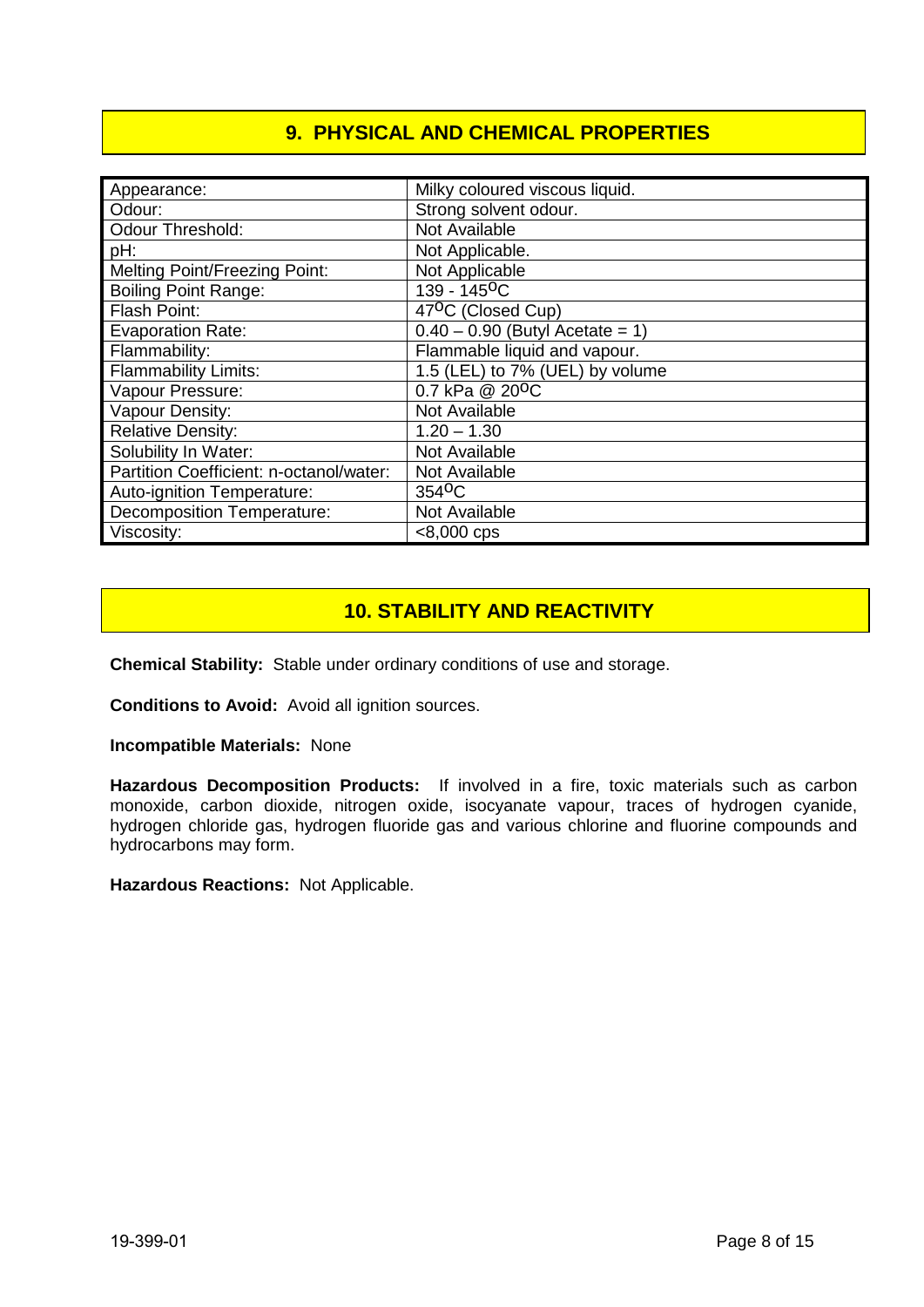# **11. TOXICOLOGICAL INFORMATION**

There is no data available on this product itself. The following information (where available) relates to the individual ingredients of the product.

## **Acute Toxicity – Oral:**

| Ingredient<br>Not Available         | Value (LD50) | <b>Species</b> | <b>GHS Category</b> |
|-------------------------------------|--------------|----------------|---------------------|
| <b>Health Effects:</b>              |              |                |                     |
| Acute:                              |              |                |                     |
| <b>Chronic:</b>                     |              |                |                     |
| <b>Acute Toxicity - Dermal:</b>     |              |                |                     |
| Ingredient                          | Value (LD50) | <b>Species</b> | <b>GHS Category</b> |
| Not Available                       |              |                |                     |
| <b>Health Effects:</b>              |              |                |                     |
| Acute:                              |              |                |                     |
| <b>Chronic:</b>                     |              |                |                     |
| <b>Acute Toxicity - Inhalation:</b> |              |                |                     |
| Ingredient                          | Value (LC50) | <b>Species</b> | <b>GHS Category</b> |
| Not Available                       |              |                |                     |
| <b>Health Effects:</b>              |              |                |                     |
| Acute:                              |              |                |                     |
| <b>Chronic:</b>                     |              |                |                     |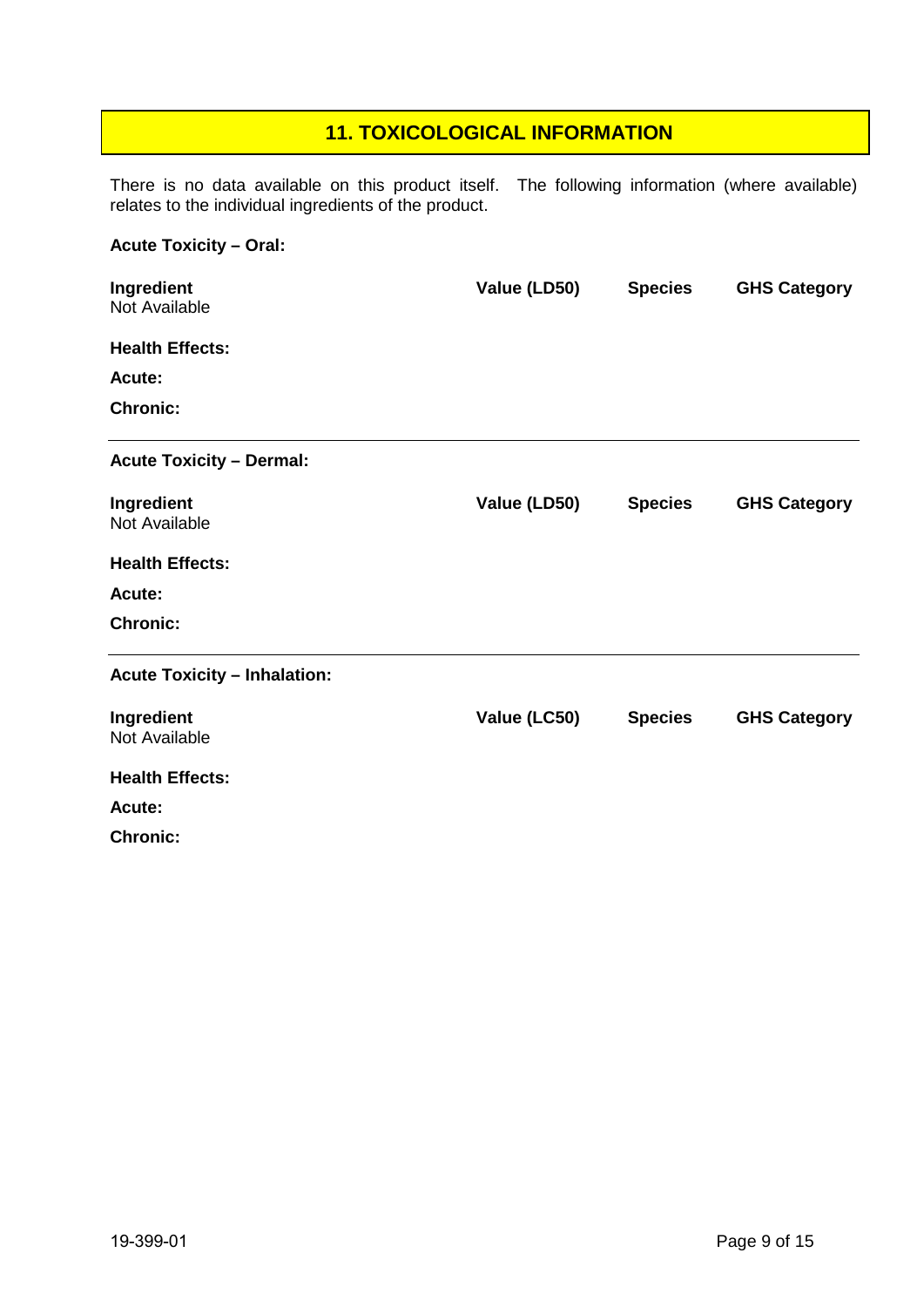**Skin Corrosion/Irritation: GHS Category** N-Methyl-2-Pyrrolidone 2<br>
p-Chlorobenzotrifluoride 2 p-Chlorobenzotrifluoride 2

**Health Effects:** Causes skin irritation.

**Acute:** Causes skin irritation.

**Chronic:** Repeated exposure may cause skin dryness and cracking. Also may cause dermatitis and eczema.

# **Eye Damage/Irritation: GHS Category**<br>N-Methyl-2-Pyrrolidone **GHS** Category

N-Methyl-2-Pyrrolidone

**Health Effects:** Causes serious eye irritation.

**Acute:** Causes redness, tearing or blurred vision.

**Chronic:** Will cause discomfort and may cause redness, itching or blurred vision.

**Respiratory or Skin Sensitation: GHS Category** Not Available

**Health Effects:**

**Germ Cell Mutagenicity: GHS Category** Not Available

**Health Effects:**

| Carcinogenicity:            | <b>GHS</b><br>Category | <b>ACGIH</b> | <b>EPA</b> | IARC | <b>NTP</b> | <b>NIOSH</b> |
|-----------------------------|------------------------|--------------|------------|------|------------|--------------|
| p-Chlorobenzotrifluoride    |                        |              |            | 2Β   | YFS        |              |
| Silicon Dioxide, Chemically |                        |              |            |      |            |              |
| Prepared                    |                        |              |            |      |            |              |

**Health Effects:** Suspected of causing cancer.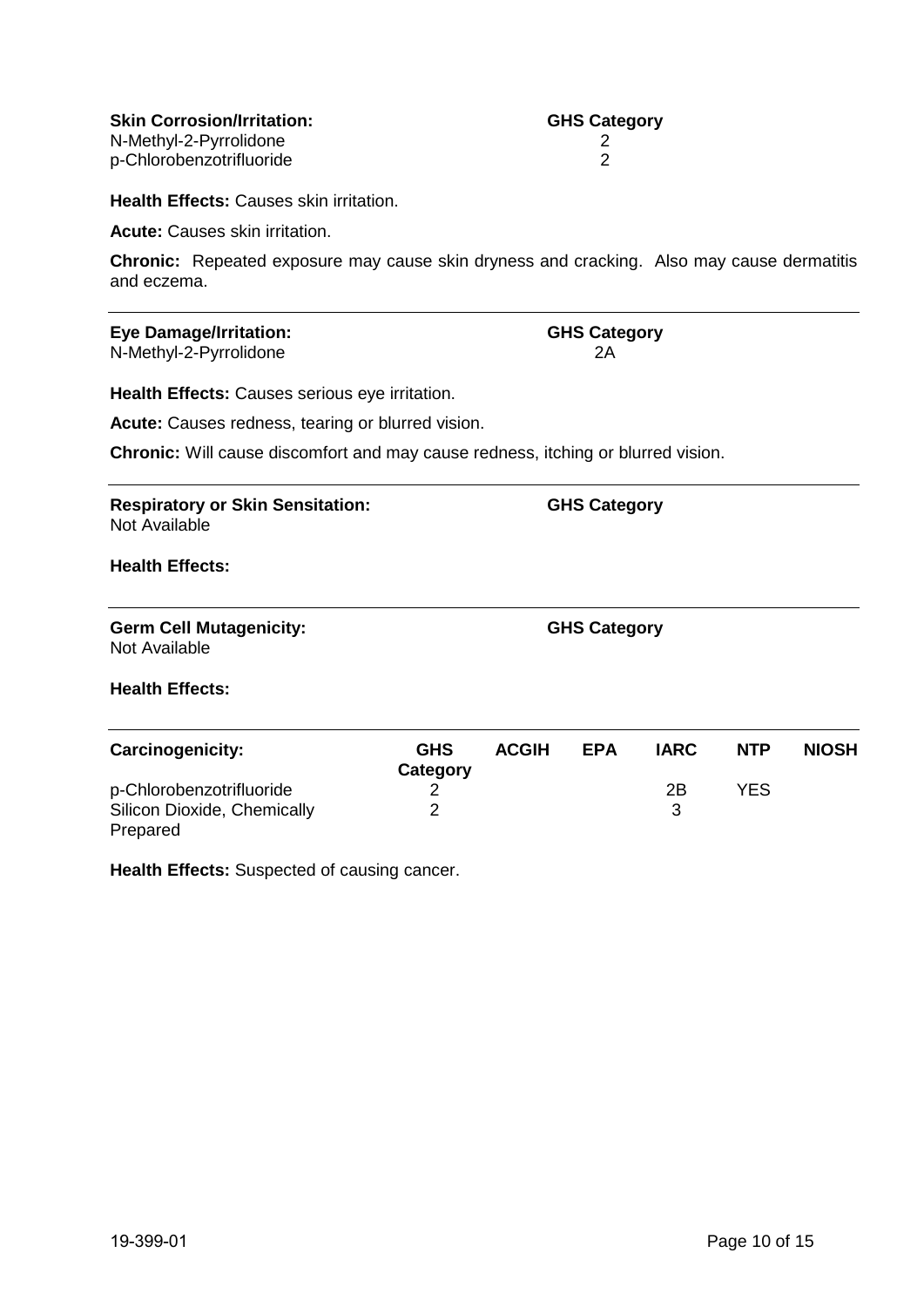**GHS Category**

**Health Effects:** May damage fertility or the unborn child.

**Specific Target Organ Toxicity (Single Exposure):** N-Methyl-2-Pyrrolidone 3

**Health Effects:** May cause drowsiness or dizziness. May cause respiratory irritation.

| <b>Specific Target Organ Toxicity (Repeated</b> | <b>GHS Category</b> |
|-------------------------------------------------|---------------------|
| Exposure):                                      |                     |
| Not Available                                   |                     |

**Health Effects:**

**Aspiration Hazard GHS Category** Not Available

**Health Effects:**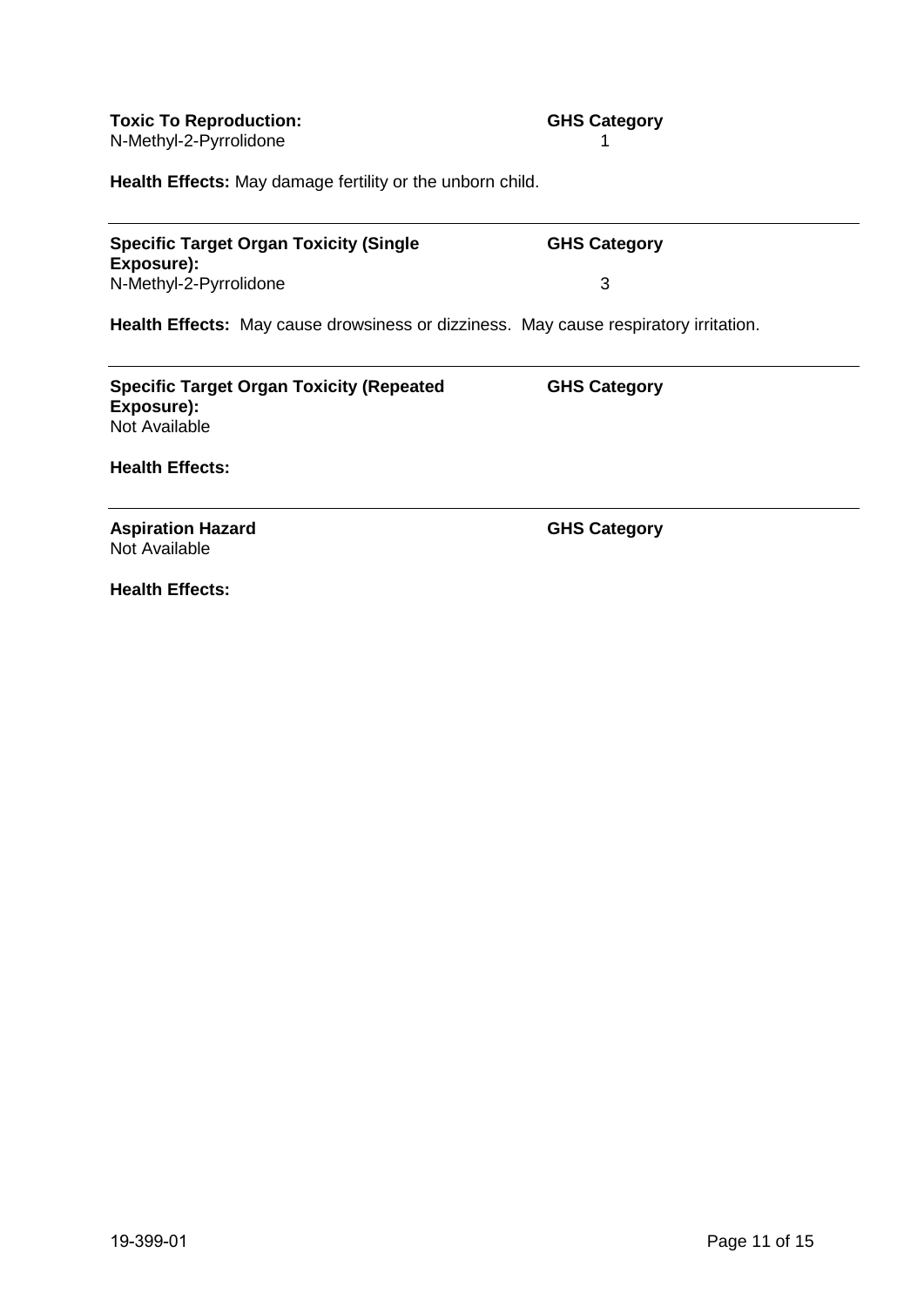## **12. ECOLOGICAL INFORMATION**

**Environmental Precautions:** Avoid release to the environment, the product should not be allowed to enter drains, water courses or the soil.

There is no data available on this product itself. The following information (where available) relates to the individual ingredients of the product.

#### **Hazardous To The Aquatic Environment – Acute Hazard:**

| Ingredient    | Value (LC50) | <b>Species</b> | <b>GHS Category</b> |
|---------------|--------------|----------------|---------------------|
| Not Available |              |                |                     |

#### **Effects:**

#### **Hazardous To The Aquatic Environment – Long Term Hazard:**

| Ingredient               | Value (LC50)    | <b>Species</b> | <b>GHS Category</b> |
|--------------------------|-----------------|----------------|---------------------|
| p-Chlorobenzotrifluoride | 2.0 mg/L 48hr   | Crustacean     |                     |
| p-Chlorobenzotrifluoride | 3.0 mg/L 96hr   | Fish           |                     |
| p-Chlorobenzotrifluoride | $0.4$ mg/L 72hr | Algae          |                     |

**Effects:** Harmful to aquatic life with long lasting effects.

| <b>Exotoxic To Terrestrial Vertebrates:</b> |              |                |                    |  |
|---------------------------------------------|--------------|----------------|--------------------|--|
| Ingredient<br>Not Available                 | Value (LD50) | <b>Species</b> | <b>NZ Category</b> |  |
| <b>Effects:</b>                             |              |                |                    |  |

**Persistence and Degradability:** No information available.

**Bioaccumulative Potential:** No information available.

**Mobility in Soil:** No information available.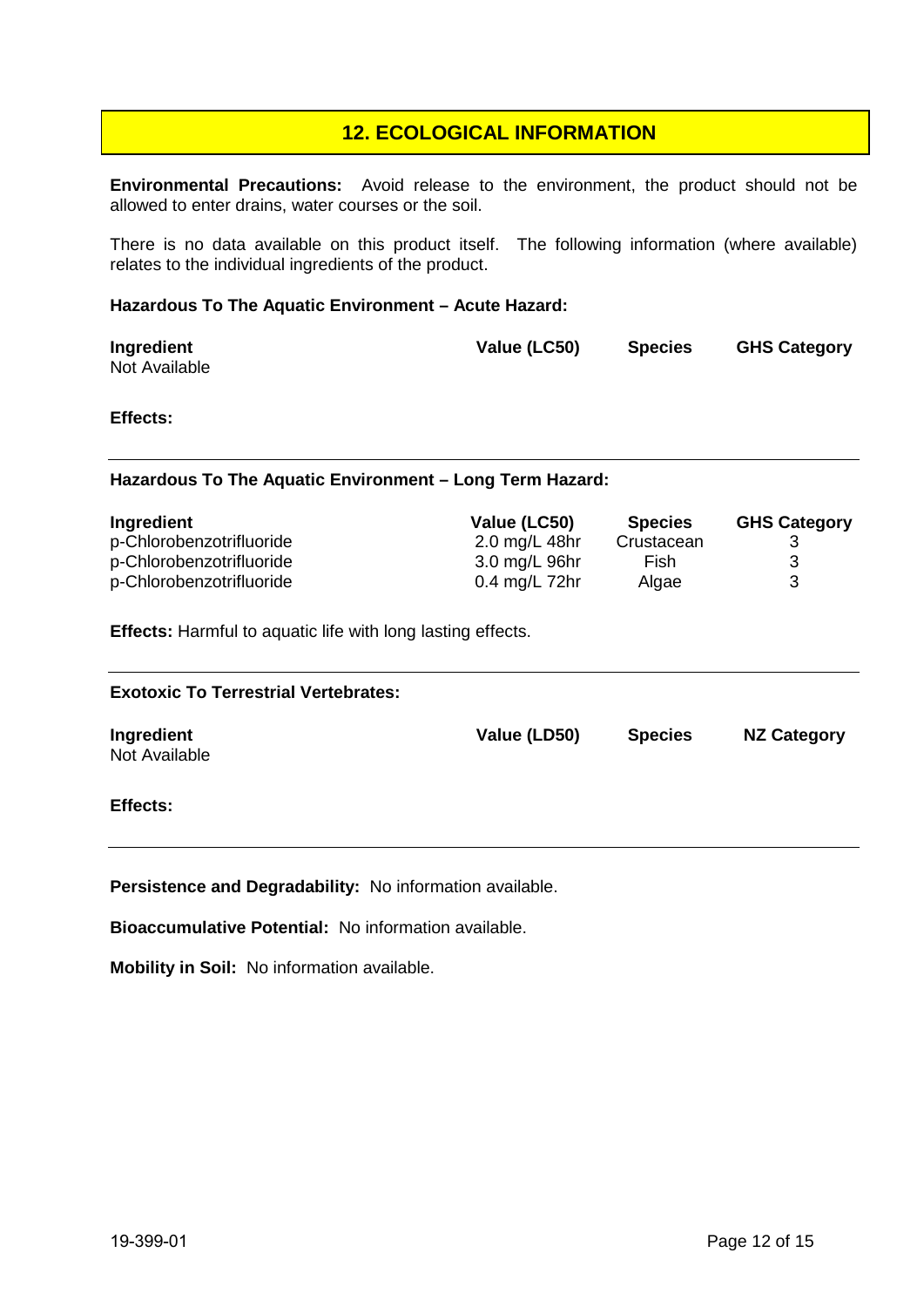# **13.DISPOSAL CONSIDERATIONS**

Product and container should be disposed of in accordance with all local, regional, national and international regulations. Contact a licensed professional waste disposal service to dispose of this material. Subject to hazardous waste generation, treatment, storage and disposal rules under RCRA, 40CFR261.

## **14. TRANSPORT INFORMATION**

| DOT:<br><b>Shipping Name:</b><br><b>UN Number:</b><br>Class:<br>Packaging Group<br><b>Emergency Response</b>                                                         | <b>PAINT</b><br>1263<br>3<br>Ш<br>128                               | ADG (Land):<br><b>Shipping Name:</b><br><b>UN Number:</b><br>Hazard Class:<br><b>Subsidiary Risk:</b><br>Packaging Group<br>Hazchem  | <b>PAINT</b><br>1263<br>3<br>Not Applicable<br>Ш<br>3[Y] |
|----------------------------------------------------------------------------------------------------------------------------------------------------------------------|---------------------------------------------------------------------|--------------------------------------------------------------------------------------------------------------------------------------|----------------------------------------------------------|
| IMGD (Sea):<br><b>Shipping Name:</b><br><b>UN Number:</b><br><b>Hazard Class:</b><br><b>Subsidiary Risk:</b><br>Packaging Group:<br><b>Marine Pollutant:</b><br>EmS: | <b>PAINT</b><br>1263<br>3<br>Not Applicable<br>Ш<br>No<br>$F-E.S-E$ | <b>ICAO/IATA (Air):</b><br><b>Shipping Name:</b><br><b>UN Number:</b><br>Hazard Class:<br><b>Subsidiary Risk:</b><br>Packaging Group | <b>PAINT</b><br>1263<br>3<br>Not Applicable<br>Ш         |

# **15. REGULATORY INFORMATION**

| <b>Poisons Schedule:</b>     | Schedule 5 - According to the Australian Standard for the Uniform<br>Scheduling of Medicines and Poisons. (SUSMP) |
|------------------------------|-------------------------------------------------------------------------------------------------------------------|
| <b>HMIS Classification:</b>  | Health Hazard: 2<br>Flammability: 2<br>Physical: 0<br>Reactivity: 0                                               |
| <b>NFPA Class:</b>           | Ш                                                                                                                 |
| <b>WHMIS Classification:</b> | B3                                                                                                                |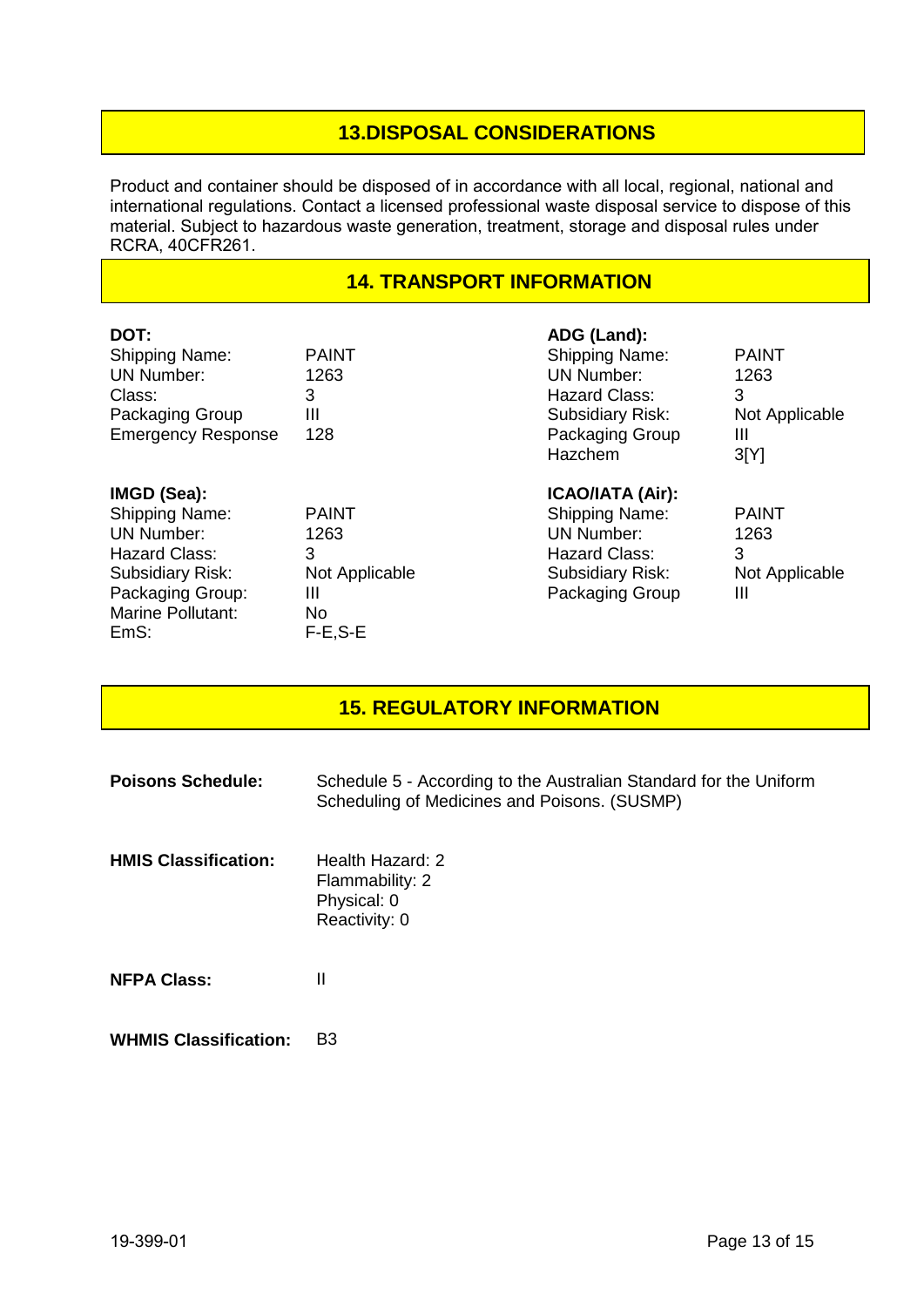## **Emergency Planning Community Right-To-Know (EPCRA)**

| <b>SARA 302</b>    | SARA 302: No chemicals in this product are subject to the            |
|--------------------|----------------------------------------------------------------------|
| <b>Components:</b> | reporting requirements of SARA Title III, Section 302                |
| <b>SARA 313</b>    | SARA 313: This product contains the following chemicals which are    |
| <b>Components:</b> | subject to the reporting requirements of SARA Title III, Section 313 |

| <b>Chemical Entity / Hazardous Component</b> | <b>CAS Numbers</b> |
|----------------------------------------------|--------------------|
| N-Methyl-2-Pyrrolidone                       | 872-50-4           |

## **Toxic Substances Control Act (TSCA)**

**TSCA Status:** We certify that all of the components of this product are listed on the TSCA inventory.

### **Hazardous Air Pollutants:**

This product does not contain any chemical that is classified as a Hazardous Air Pollutant.

#### **Massachusetts Right-To-Know Components:**

| <b>Chemical Entity / Hazardous Component</b> | <b>CAS Numbers</b> |
|----------------------------------------------|--------------------|
| Silicon Dioxide, Chemically Prepared         | 112926-00-8        |
| N-Methyl-2-Pyrrolidone                       | 872-50-4           |

#### **Pennsylvania Right-To-Know Components:**

| <b>Chemical Entity / Hazardous Component</b> | <b>CAS Numbers</b> |
|----------------------------------------------|--------------------|
| N-Methyl-2-Pyrrolidone                       | 872-50-4           |

#### **New Jersey Right-To-Know Components:**

| <b>Chemical Entity / Hazardous Component</b> | <b>CAS Numbers</b> |
|----------------------------------------------|--------------------|
| Silicon Dioxide, Chemically Prepared         | ∣ 112926-00-8      |
| N-Methyl-2-Pyrrolidone                       | 872-50-4           |

## **California Prop. 65 Components:**

| <b>Chemical Entity / Hazardous Component</b> | <b>CAS Numbers</b> |
|----------------------------------------------|--------------------|
| p-Chlorobenzotrifluoride                     | 98-56-6            |
| N-Methyl-2-Pyrrolidone                       | 872-50-4           |